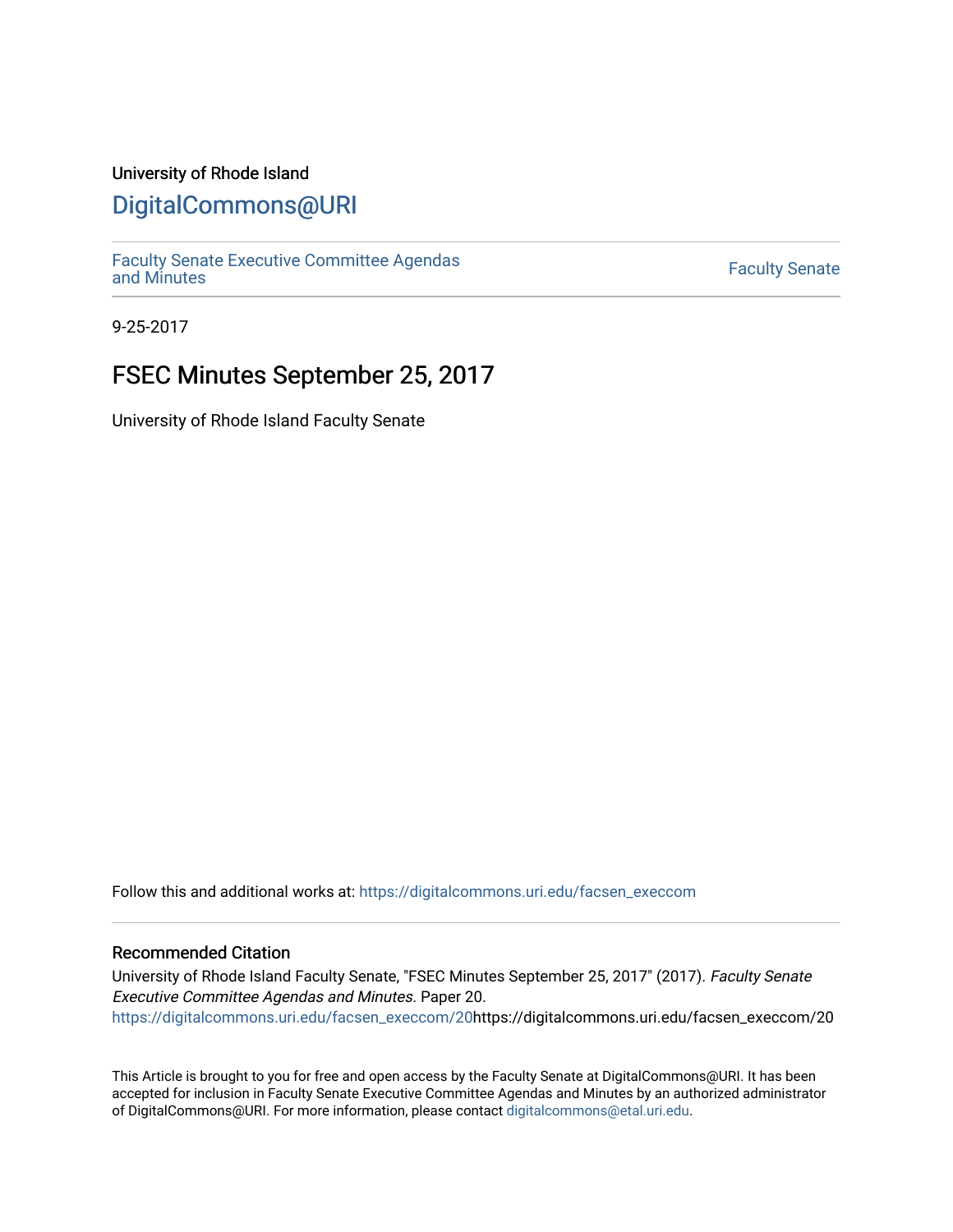# **THE UNIVERSITY** OF RHODE ISLAND

**FACULTY SENATE OFFICE**



### **Faculty Senate Executive Committee Meeting #7 September 25, 2017 MINUTES**

- **1.** The meeting was called to order at 9:05 AM on Monday, September 25, 2017, in the President's Conference Room, Green Hall, Chairperson Conley presiding. Senators Derbyshire, Gindy, Mahler, and Rice were present. Senator Leonard was absent.
- **2.** Minutes from FSEC meeting #6, September 18, 2017 were approved.

### **3. ANNOUNCEMENTS/CORRESPONDENCE/REPORTS**

**a.** Chairperson Conley reported on his and Vice Chairperson Leonard's meeting with President Dooley of September 19. They had discussed the goal of the Board of Education to establish performance-based budgeting for the state's three institutions and URI's many successes to date in the absence of established baseline performance measures. Senators Leonard and Rice, previously appointed to the delegation from URI to work with the Commissioner's Office to advance this task, have met with the consultant from the Commissioner's Office.

#### **4. NEW BUSINESS**

- **a.** The FSEC discussed the concerns voiced by faculty at the September 14 Faculty Senate "Camp" (welcome event): regulations for students on repeating courses, the number and distribution of Graduate Teaching Assistants, and student's use of profanity in public places on campus. Chairperson Conley reported that he had referred these concerns to the appropriate committee or other entity.
- **b.** The FSEC discussed the motion passed at the September 21 Faculty Senate meeting to appoint 6 faculty members to an ad hoc committee to review the procedures for evaluation of administrators. Suggestions were made regarding those to be considered for the ad hoc appointments. Senator Mahler volunteered to be on the committee from the FSEC. Chairperson Conley said he would follow up.
- **c.** The FSEC discussed course approval processes for courses in programs that are not governed by a single academic college, for example, the Honors Program, the Interdisciplinary Neuroscience Program, and courses submitted in the ACH (Academic Health Collaborative) code. Chairperson Conley raised the issue of signing authority of